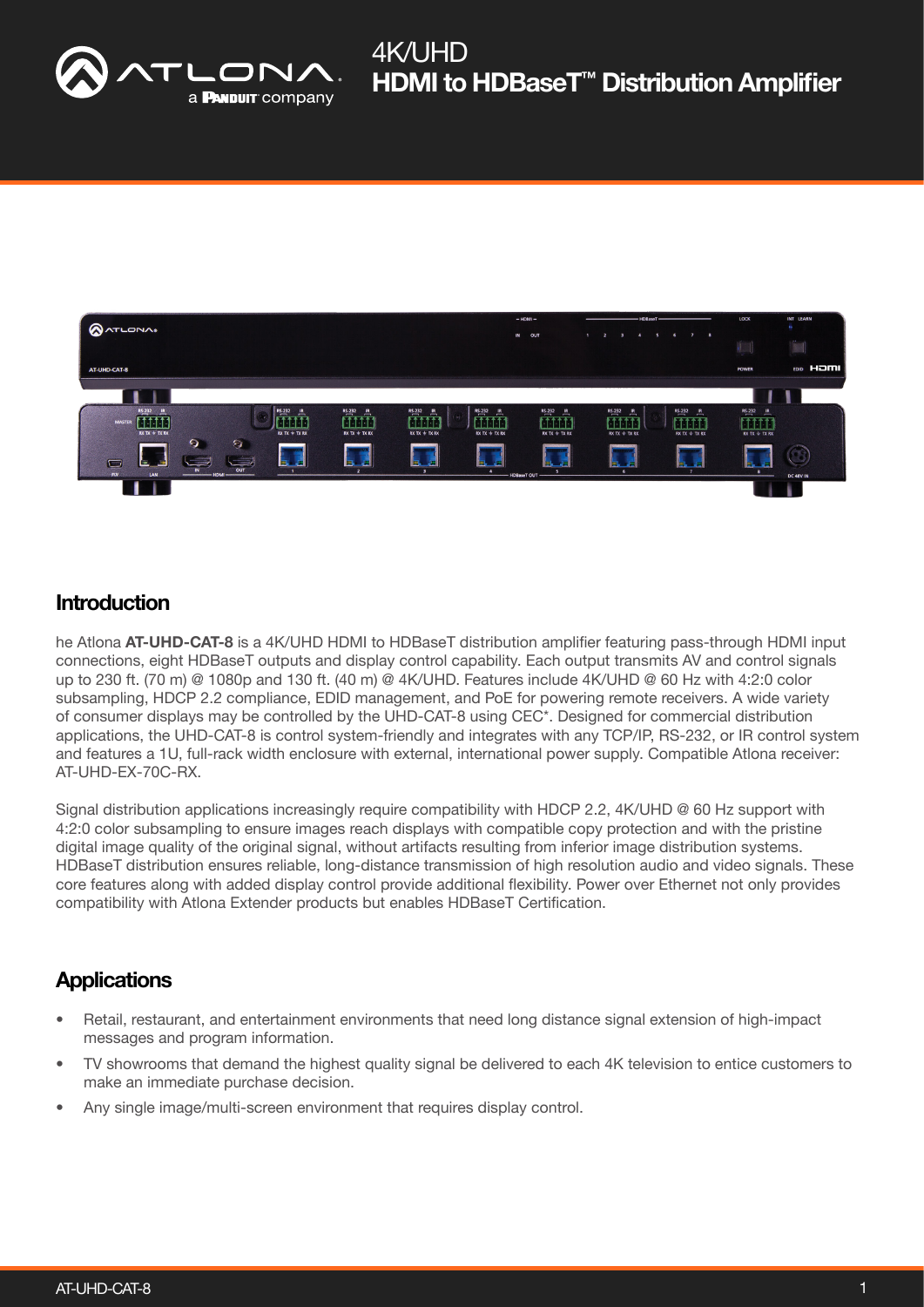

## Key Features

#### HDMI distribution amplifier with built-in HDBaseT transmission

- Combines signal distribution and long distance transmission into a single enclosure; eliminates several devices and power supplies.
- Reduces overall system costs, speeds installation, and prevents compatibility issues.
- HDMI input with pass-through.

#### Eight HDBaseT outputs for transmission of HDMI, power, and control up to 230 feet (70 meters)

- Long distance, 230 foot (70 m) outputs offer bidirectional extension of both RS-232 and IR control plus remote receiver power.
- Compatible receiver: AT-UHD-EX-70C-RX.
- RS-232 and IR insertion ports for each HDBaseT output.
- Reduces multiple, separate cable runs down to a single category cable per display, shrinking cable bundles and required conduit capacity to reduce cost of installation.

#### 4K/UHD capability with HDCP 2.2 copy protection

- Compatible with ultra-high definition sources and displays; adheres to latest content protection specification.
- Ensures AV distribution systems are ready for 4K/UHD streaming services and playback devices.

#### Power over Ethernet (PoE) for HDBaseT receivers

- Supplies industry standard IEEE 802.3af PoE over HDBaseT to the UHD-EX-70C-RX or compatible HDBaseT receivers.
- Allows convenient receiver installation at a display or projector without the need for local AC power.

#### CEC display control

- Sends CEC display power on/off control over HDBaseT.
- Enables control of displays connected to UHD-EX-70C-RX receivers (as supported by the display manufacturer).
- CEC control can be triggered by using either the front-panel button as well as using IP or RS-232 control commands.

#### Multichannel audio compliant

- Passes through multi-channel audio formats from the HDMI input.
- Supports PCM, Dolby® Digital, Dolby Digital Plus™, Dolby TrueHD, Dolby Atmos®, DTS® Digital Surround™, DTS-HD Master Audio<sup>™</sup>, and DTS:X<sup>®</sup>.

#### EDID management

- Manages EDID communications with the source through a display's EDID or internally stored EDID.
- Ensures desired audio formats and video resolutions are provided to the AV system.

#### Supports cascading up to 4 units

- Combine multiple UHD-CAT HDBaseT distribution amplifiers without compromising performance or reliability.
- System designs and configurations can easily be adapted or modified as needed.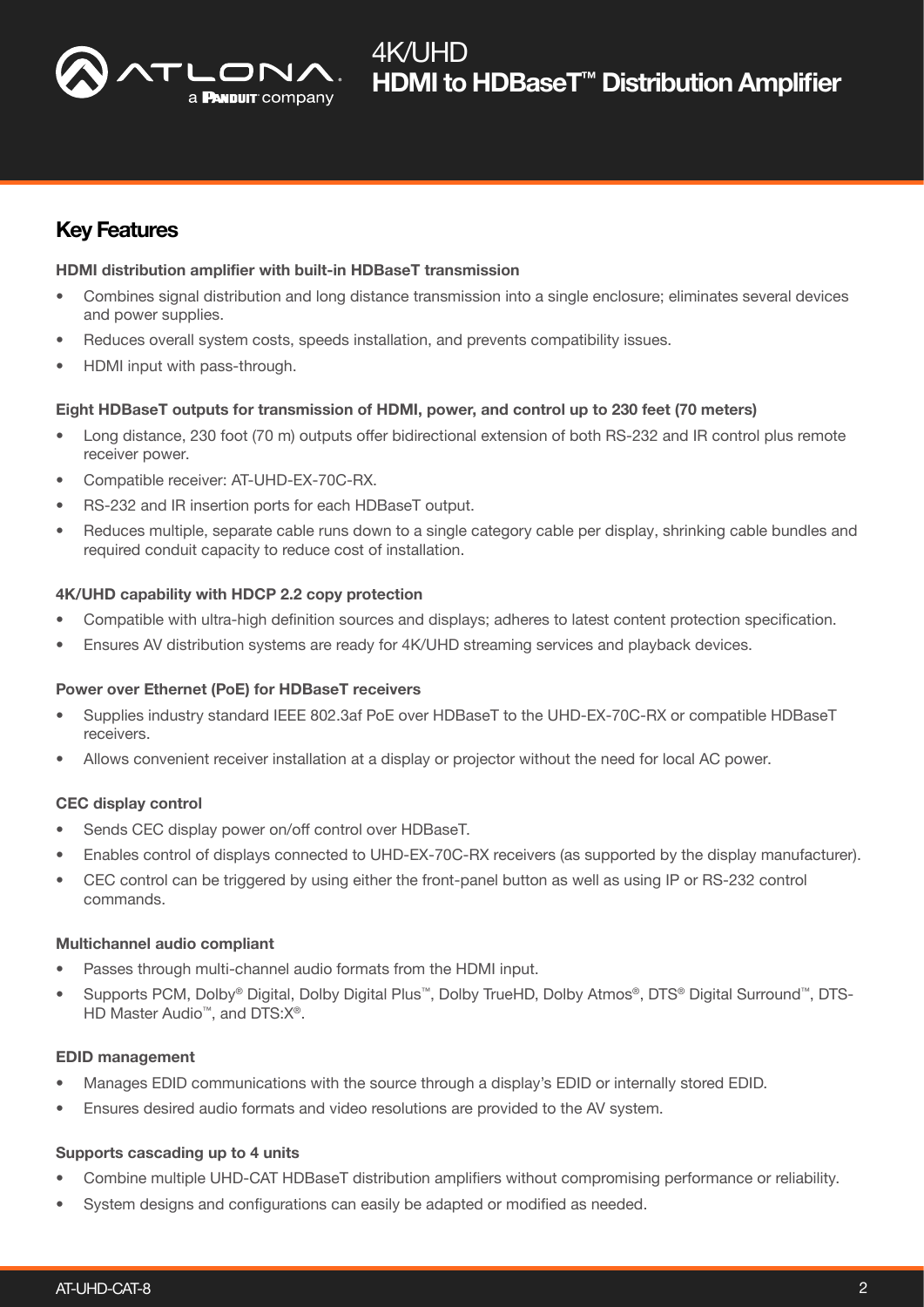

### Key Features (continued)

#### Intuitive GUI-based configuration using integrated web server

- Offers menu-based configuration of network settings, RS-232 settings, EDID, and HDCP management.
- Allows fast configuration of internal product settings and troubleshooting from a mobile device or PC in the field.

#### TCP/IP, RS-232, and IR control

- Flexible control options for compatibility with the Atlona Velocity™ control system, as well as other third-party control systems.
- Reduces integration time and costs.

#### Easy to configure and manage with AMS (Atlona Management System)

- Centralized, network-based configuration and management of Atlona IP-controllable products and systems.
- Manage configuration and firmware updates for AV devices spanning a facility, building, enterprise, or residence.
- Available as a cost-effective server appliance, or a free software download.

#### Field-updatable firmware

- Device can be updated in the field via AMS or the web GUI.
- USB port also available for firmware updates.

#### Rack-mountable 1U, full rack width enclosure

- Easy installation into racks as well as confined spaces below tables and in furniture.
- Includes surface and rack mounting hardware.

#### Award-winning 10 year limited product warranty

- Ensures long-term product reliability and performance in residential and commercial systems.
- Specify, purchase, and install with confidence.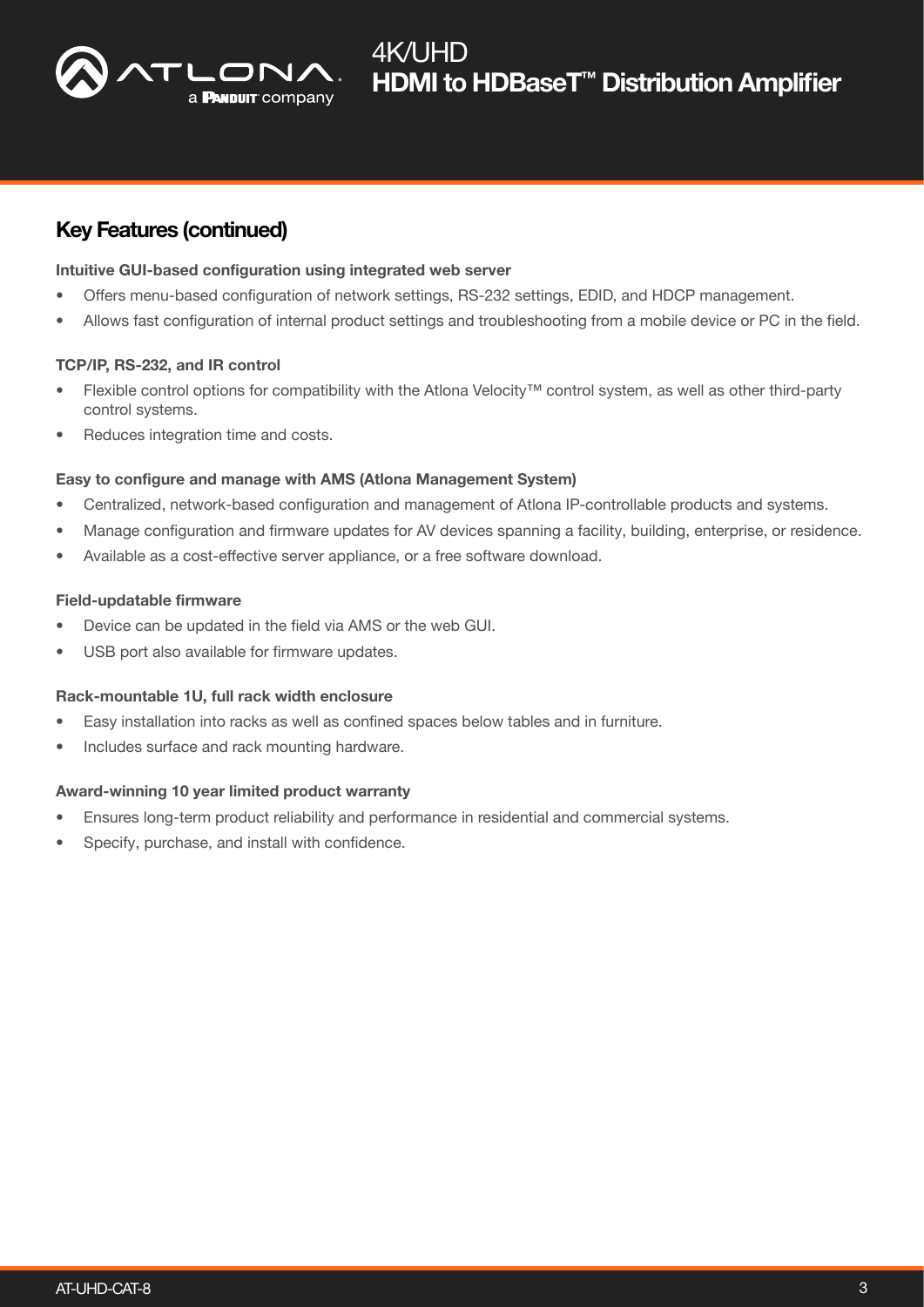

## **Specifications**

| Video                                   |                                                                                                                                                                                                                            |                                                                                               |                                                                  |  |  |
|-----------------------------------------|----------------------------------------------------------------------------------------------------------------------------------------------------------------------------------------------------------------------------|-----------------------------------------------------------------------------------------------|------------------------------------------------------------------|--|--|
| Signal                                  | <b>HDMI</b>                                                                                                                                                                                                                |                                                                                               |                                                                  |  |  |
| <b>Copy Protection</b>                  | <b>HDCP 1.4/2.2</b>                                                                                                                                                                                                        |                                                                                               |                                                                  |  |  |
| <b>Pixel Clock</b>                      | 300 MHz                                                                                                                                                                                                                    |                                                                                               |                                                                  |  |  |
| UHD/HD/SD                               | 4096×2160 (DCI) @ 60/50 <sup>(1)</sup> /30/25/24 Hz 1080i@25/29.97/30 Hz<br>3840×2160 (UHD) @ 60/50 <sup>(1)</sup> /24/25/30 Hz 720p@30/50/59.94/60 Hz<br>1080p @ 23.98/24/25/29.97/30/50/59.9<br>4/60 Hz                  |                                                                                               |                                                                  |  |  |
| <b>VESA</b><br>All resolutions are 60Hz | 2560×2048<br>1366×768<br>2560×1600<br>1360×768<br>2048×1536<br>1280×1024<br>1920×1200<br>1280×800<br>1680×1050<br>1280×768<br>1600×1200<br>1152×768<br>1600×900<br>1024×768<br>1440×900<br>800×600<br>1400×1050<br>640×480 |                                                                                               |                                                                  |  |  |
| <b>Color Space</b>                      | <b>YUV, RGB</b>                                                                                                                                                                                                            |                                                                                               |                                                                  |  |  |
| Chroma Subsampling                      | 4:4:4, 4:2:2, 4:2:0                                                                                                                                                                                                        |                                                                                               |                                                                  |  |  |
| <b>Color Depth</b>                      | 8-bit, 10-bit, 12-bit                                                                                                                                                                                                      |                                                                                               |                                                                  |  |  |
|                                         |                                                                                                                                                                                                                            |                                                                                               |                                                                  |  |  |
| Audio                                   |                                                                                                                                                                                                                            |                                                                                               |                                                                  |  |  |
| Pass-through                            | <b>PCM 2.0</b><br><b>LPCM 5.1</b><br><b>LPCM 7.1</b>                                                                                                                                                                       | Dolby <sup>®</sup> Digital<br>Dolby Digital Plus <sup>™</sup><br>Dolby TrueHD<br>Dolby Atmos® | DTS®<br>DTS-HD Master Audio <sup>™</sup> ,<br>DTS:X <sup>®</sup> |  |  |
| Sample Rate                             | 32 kHz, 44.1 kHz, 48 kHz, 88.2 kHz, 96 kHz, 176.4 kHz, 192 kHz                                                                                                                                                             |                                                                                               |                                                                  |  |  |
| <b>Bit Depth</b>                        | Up to 24-bit                                                                                                                                                                                                               |                                                                                               |                                                                  |  |  |
|                                         |                                                                                                                                                                                                                            |                                                                                               |                                                                  |  |  |
| Protocols                               |                                                                                                                                                                                                                            |                                                                                               |                                                                  |  |  |
| Addressing                              | DHCP, static                                                                                                                                                                                                               |                                                                                               |                                                                  |  |  |
| Management                              | <b>HTTP, Telnet</b>                                                                                                                                                                                                        |                                                                                               |                                                                  |  |  |
|                                         |                                                                                                                                                                                                                            |                                                                                               |                                                                  |  |  |
| Control                                 |                                                                                                                                                                                                                            |                                                                                               |                                                                  |  |  |
| CEC                                     | Supported from control systems                                                                                                                                                                                             |                                                                                               |                                                                  |  |  |
| <b>RS-232</b>                           | Device control and configuration; supports baud rates from 2400 to 115200<br>Bidirectional pass-through from control system to sink device                                                                                 |                                                                                               |                                                                  |  |  |
| IR.                                     | Pass-through from control system to sink device<br>Pass-through from viewing location to source                                                                                                                            |                                                                                               |                                                                  |  |  |
|                                         |                                                                                                                                                                                                                            |                                                                                               |                                                                  |  |  |
| Connectors                              |                                                                                                                                                                                                                            |                                                                                               |                                                                  |  |  |
| <b>HDMI IN</b>                          | 1 - Type A, 19-pin female                                                                                                                                                                                                  |                                                                                               |                                                                  |  |  |
| <b>HDMI OUT</b>                         | 1 - Type A, 19-pin female                                                                                                                                                                                                  |                                                                                               |                                                                  |  |  |
| <b>FW</b>                               | 1 - mini-USB                                                                                                                                                                                                               |                                                                                               |                                                                  |  |  |
| <b>HDBaseT OUT</b>                      | 8 - RJ45                                                                                                                                                                                                                   |                                                                                               |                                                                  |  |  |
| <b>LAN</b>                              | 1 - RJ45, 10/100/1000 Mbps                                                                                                                                                                                                 |                                                                                               |                                                                  |  |  |
| RS-232 / IR                             | 9 - captive screw, 5-pin; master RS-232 / IR, and pass-through on port 2 and 3                                                                                                                                             |                                                                                               |                                                                  |  |  |
| <b>DC 48V</b>                           | 1 - 3-pin DIN                                                                                                                                                                                                              |                                                                                               |                                                                  |  |  |
|                                         |                                                                                                                                                                                                                            |                                                                                               |                                                                  |  |  |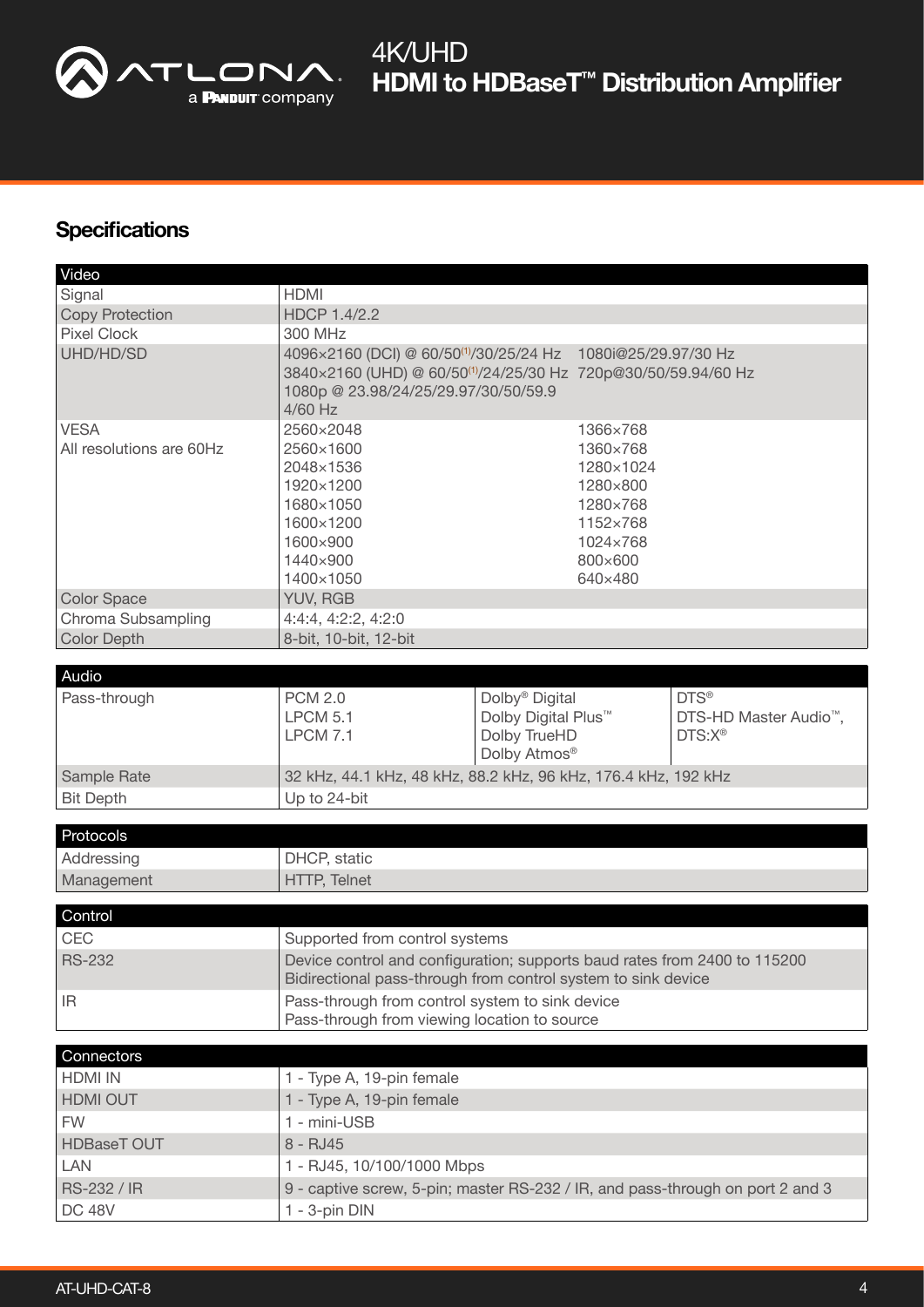

# **HDMI to HDBaseT<sup>™</sup> Distribution Amplifier** 4K/UHD

| <b>Indicators and Controls</b>                                            |                                                            |    |                       |    |  |  |
|---------------------------------------------------------------------------|------------------------------------------------------------|----|-----------------------|----|--|--|
| <b>Control Buttons:</b><br>POWER, EDID                                    | 2 - momentary, tact-type                                   |    |                       |    |  |  |
| <b>LED Indicators:</b><br>HDMI IN/OUT, HDBaseT (1,2),<br>LOCK, INT, LEARN | 13 - LED, blue                                             |    |                       |    |  |  |
| Resolution / Distance                                                     | 4K/UHD - Feet / Meters                                     |    | 1080p - Feet / Meters |    |  |  |
| <b>HDMI IN/OUT</b>                                                        | 15                                                         | 5  | 30                    | 10 |  |  |
| CAT5e/6                                                                   | 115                                                        | 35 | 200                   | 60 |  |  |
| CAT6a/7                                                                   | 130                                                        | 40 | 230                   | 70 |  |  |
| Power                                                                     |                                                            |    |                       |    |  |  |
| Consumption                                                               | 85.7 W                                                     |    |                       |    |  |  |
| <b>Idle Consumption</b>                                                   | 18.4 W                                                     |    |                       |    |  |  |
| <b>External Power Supply</b>                                              | Input: 100 - 240 V AC, 50/60 Hz<br>Output: 48 V DC, 3.12 A |    |                       |    |  |  |
| Safety                                                                    | CE, FCC, Level IV, cULus, RoHS, RCM, CCC                   |    |                       |    |  |  |
| Environmental                                                             |                                                            |    |                       |    |  |  |
| <b>Operating Temperature</b>                                              | +32 to +122 $^{\circ}$ F<br>0 to $+50$ °C                  |    |                       |    |  |  |
| <b>Storage Temperature</b>                                                | $-4$ to $+140$ °F<br>-20 to +60 $^{\circ}$ C               |    |                       |    |  |  |
| <b>Operating Humidity (RH)</b>                                            | 20% to 95%, non-condensing                                 |    |                       |    |  |  |
| Dimensions (H x W x D)                                                    | Inches                                                     |    | <b>Millimeters</b>    |    |  |  |
| Unit                                                                      | $1.73 \times 8.75 \times 10.28$                            |    | 44 x 222 x 261        |    |  |  |
| Power Supply (AT-PS-<br>48312-D3)                                         | $1.3 \times 2.24 \times 5.35$                              |    | 33 x 57 x 136         |    |  |  |
| Weight                                                                    | Pounds                                                     |    | Kilograms             |    |  |  |
| Device                                                                    | 7.05                                                       |    | 3.02                  |    |  |  |
|                                                                           |                                                            |    |                       |    |  |  |
| Certification                                                             |                                                            |    |                       |    |  |  |
| Device                                                                    | CE, RoHS, FCC                                              |    |                       |    |  |  |

# **Footnotes**

(1) 4096x2160 @ 50/60 Hz and 3840x2160 @ 50/60 Hz only supports 4:2:0 8-bit chroma subsampling.